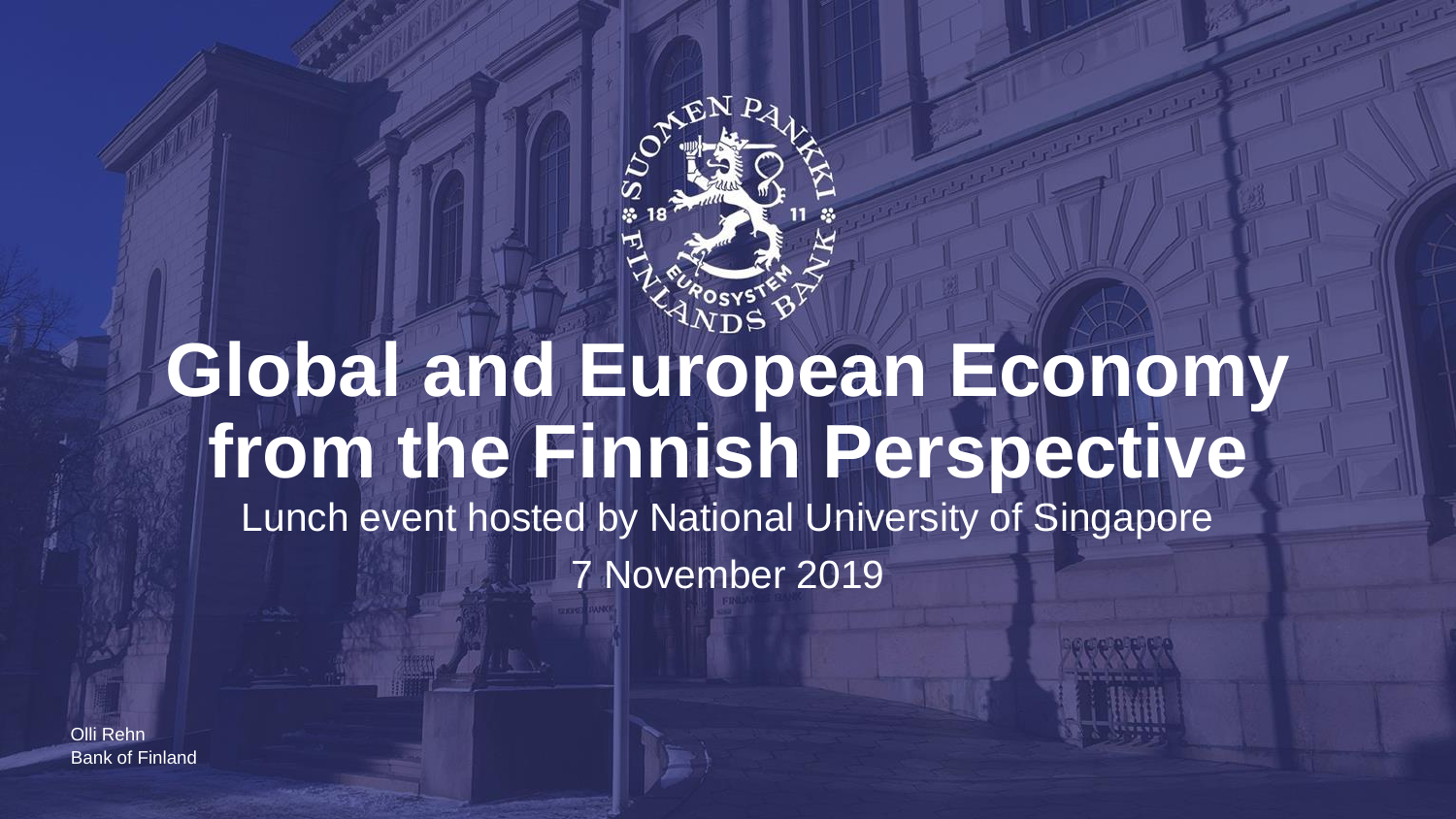# **Pervasive uncertainty is still here – growth of world trade and industrial output have declined sharply**



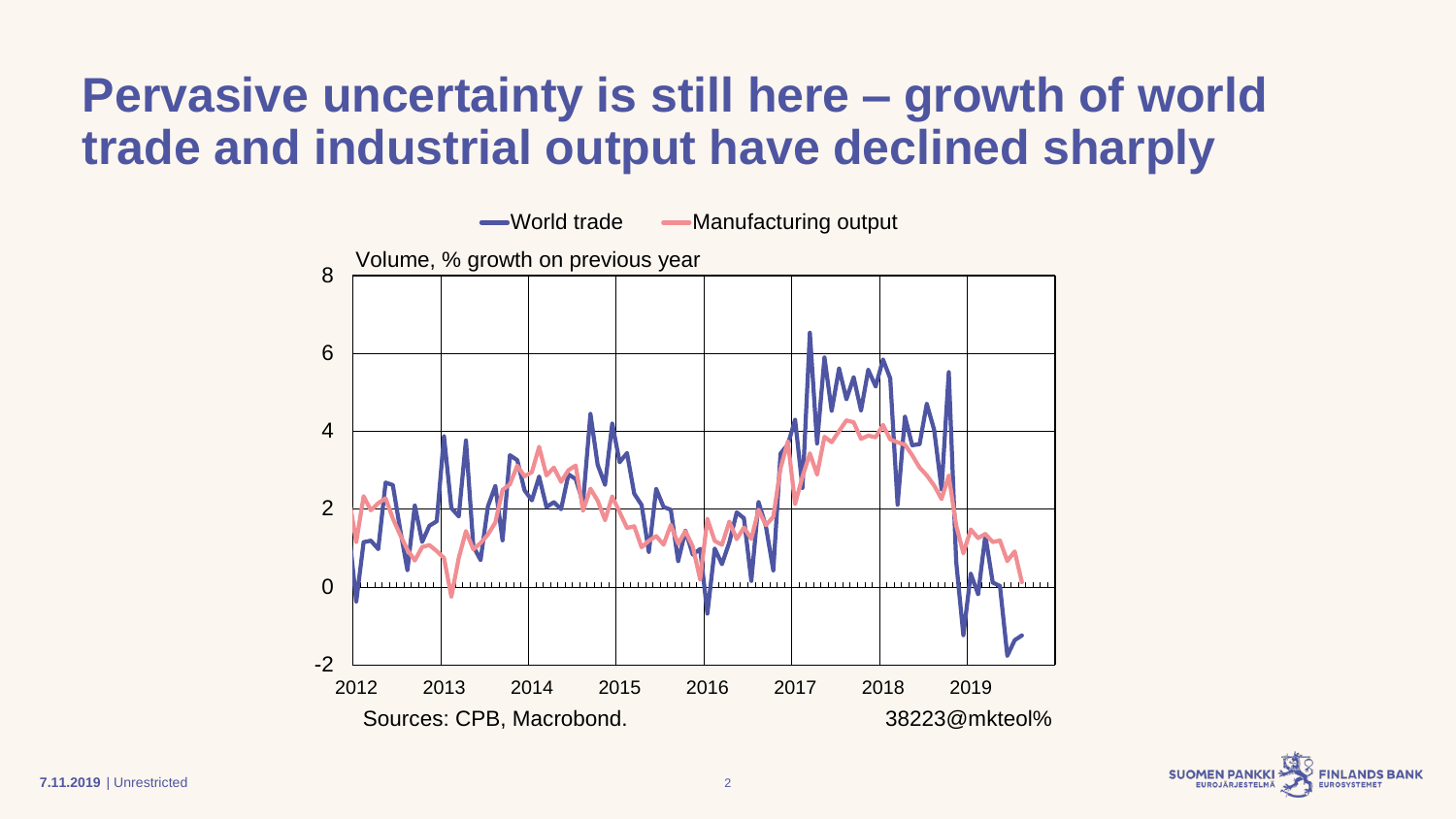#### **Bank of Finland risk scenario: Growth to contract significantly if the trade war damages the financial conditions**

-3,0 -2,5 -2,0 -1,5 -1,0 -0,5 0,0 United States Euro area China World ■ Global financial market shock **Increasingly tight financial conditions in emerging economies Planned tariff increases** First-year effect on economic growth, percentage points Source: Calculations by the Bank of Finland. eurojatalous.fi / bofbulletin.fi 3.10.2019 Risk scenario: trade war escalates, effects spill over to financial markets

- Global economic growth could slow further from around 3% to about 1%.
- Significant ramifications impact on the euro area calculations are based on limited room for monetary accommodation and no use of fiscal stimulus.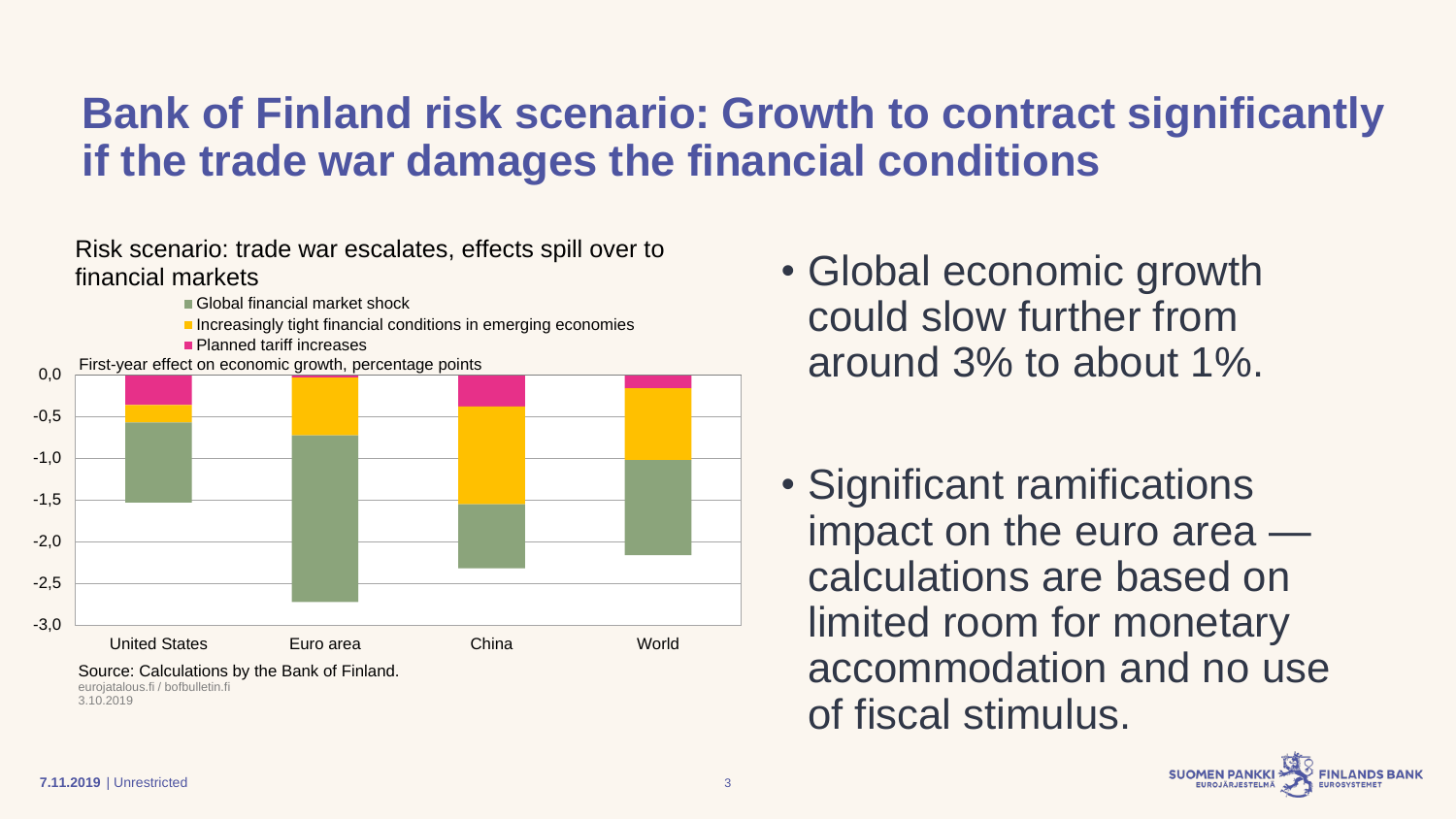### **The Bank of England updated its Brexit calculations in September – successful preparations have softened the worst-case scenario**



#### Worst-case scenario: no-deal, disorderly Brexit

• UK GDP declines by around 5.5% (previous assessment: –8%)

The impact of Brexit on EU27: 10–30% of the GDP losses experienced by the UK

• Large divergence in country-specific Brexit effects

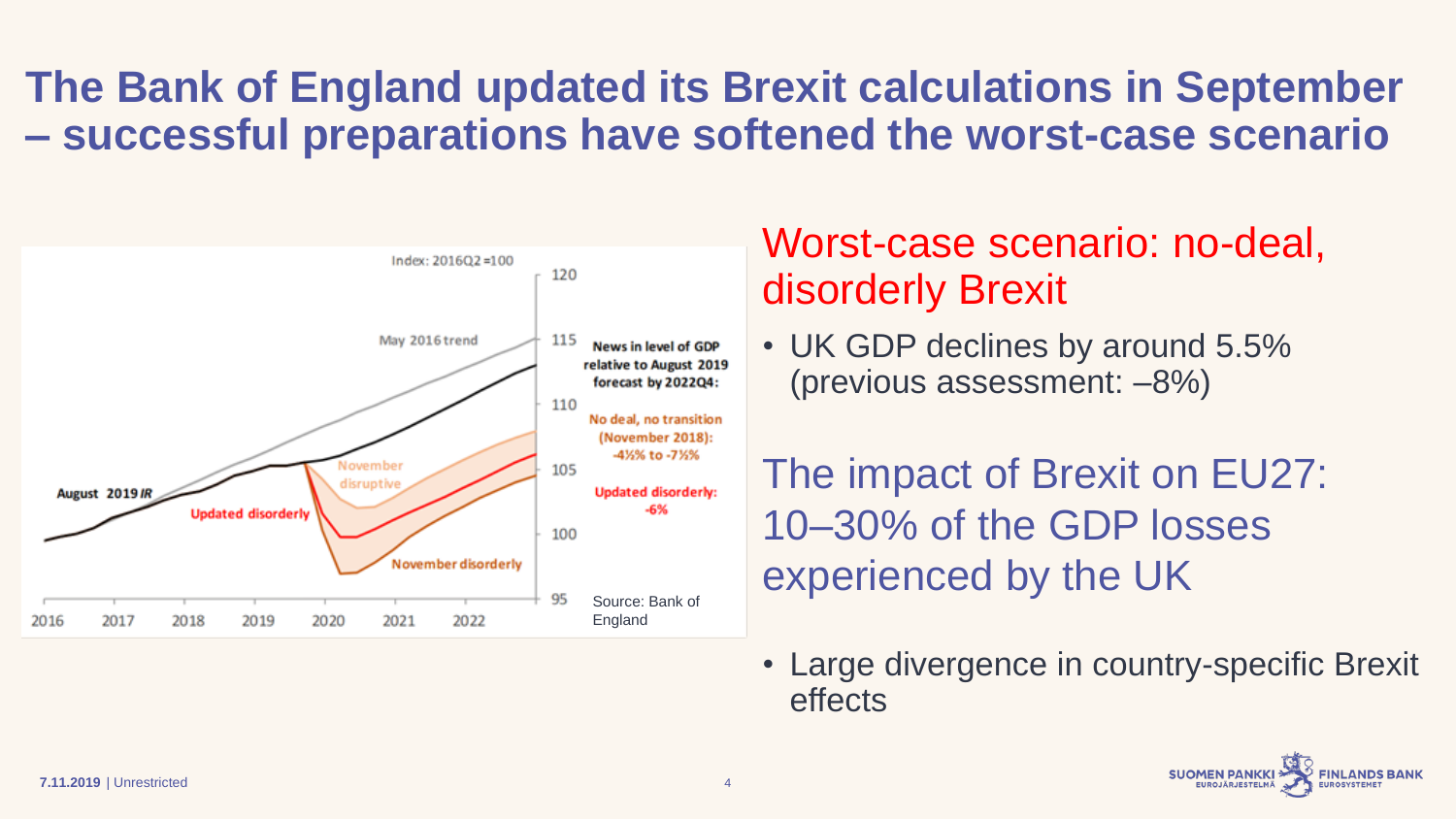### **Euro area GDP, 2008-21**





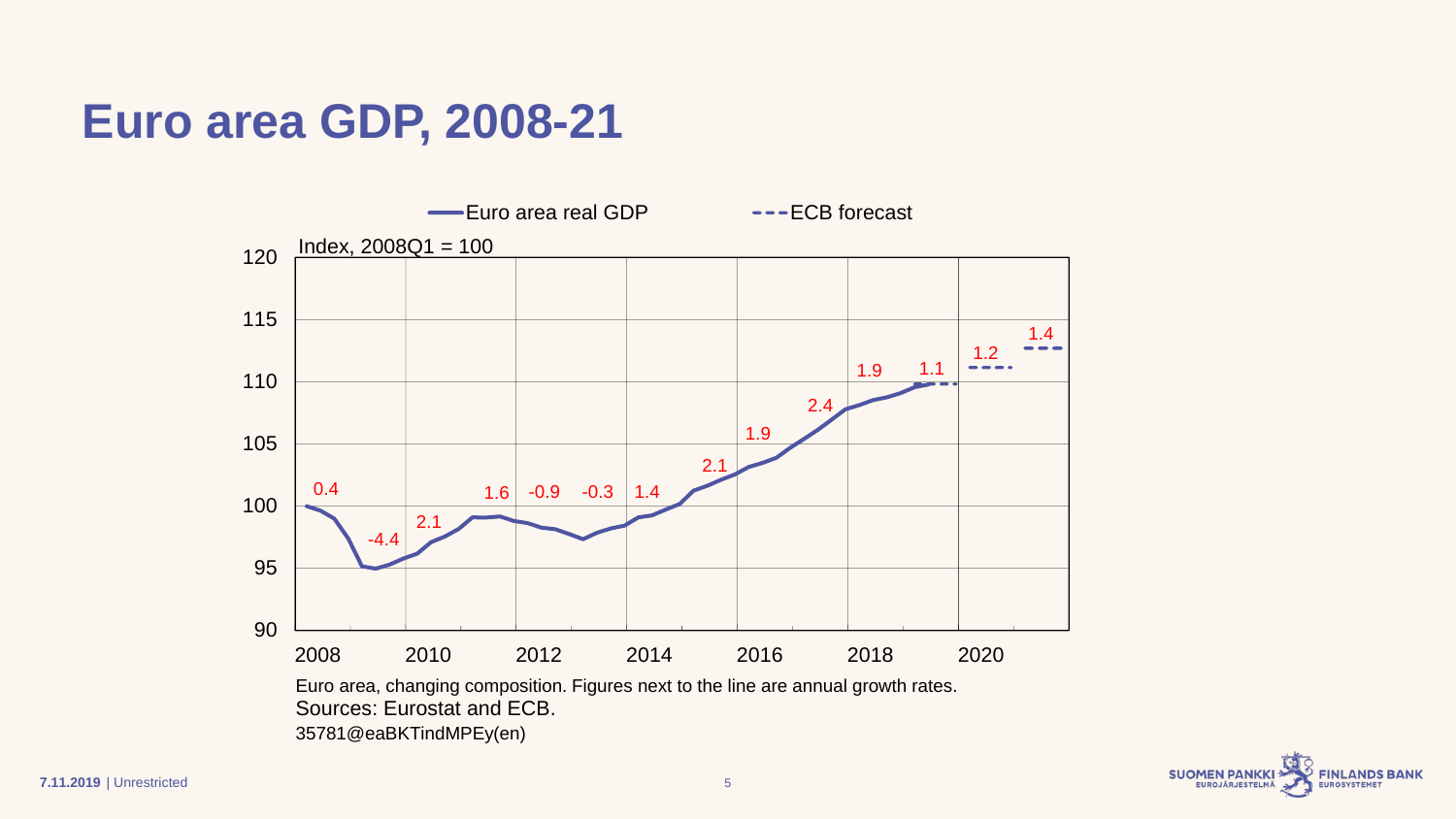# **Strong jobs growth in 2013-19 – weaker cyclical conditions have not increased unemployment so far**



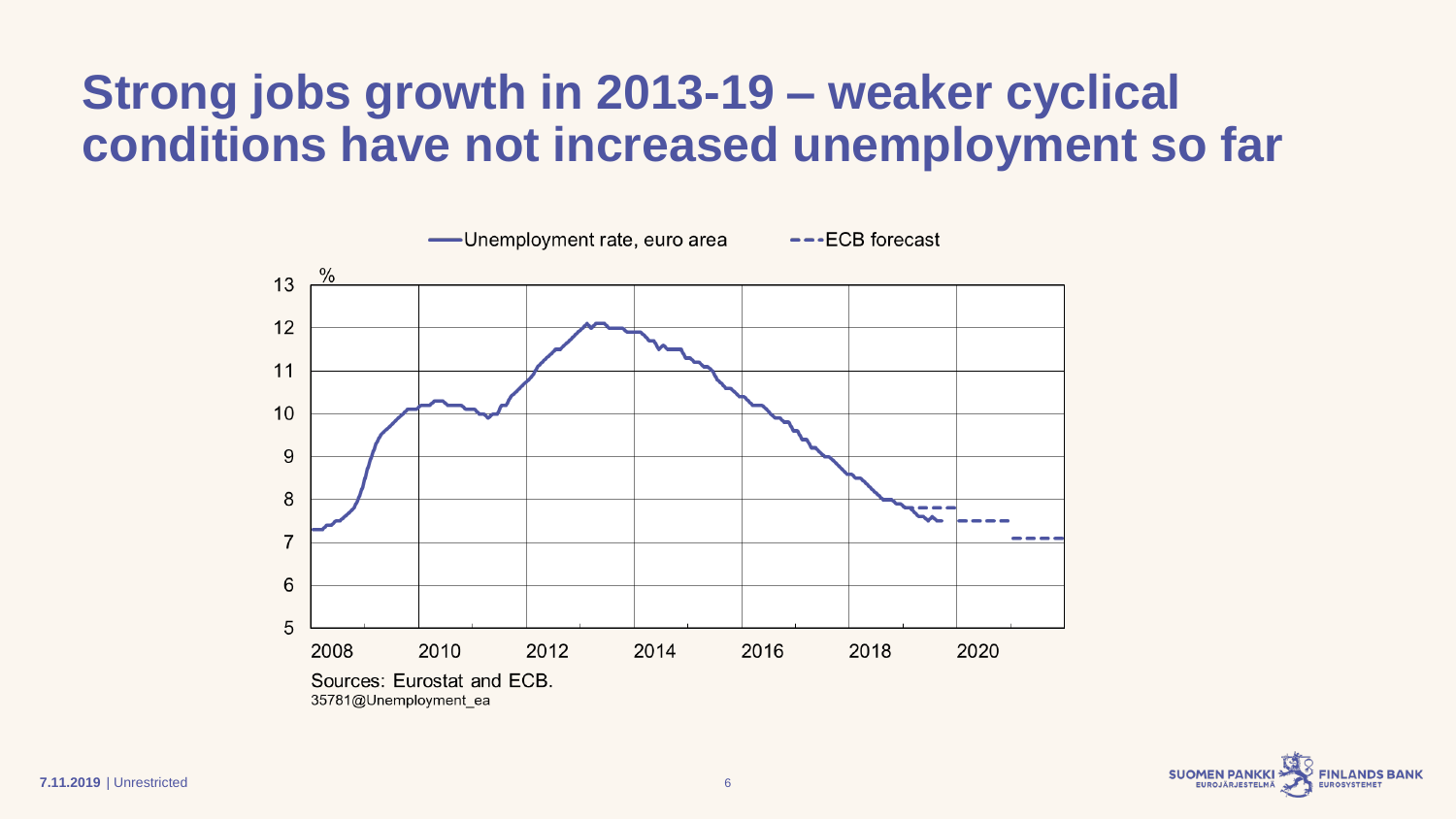### **Euro area inflation projected to remain well below 2%**

Euro area inflation and decomposition by commodity group



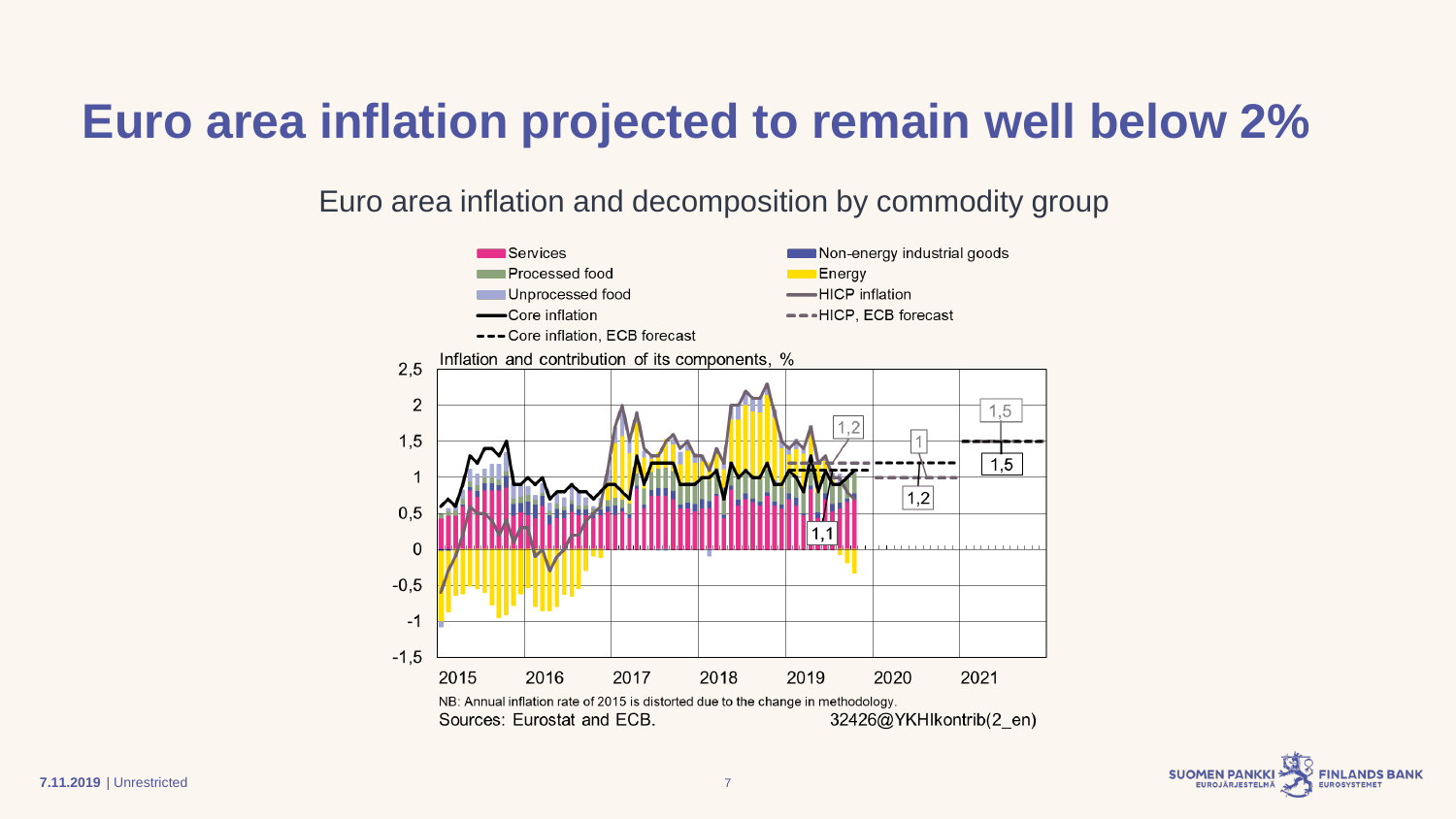### **Inflation expectations in the euro area still at low levels**

Market-based euro area inflation expectations



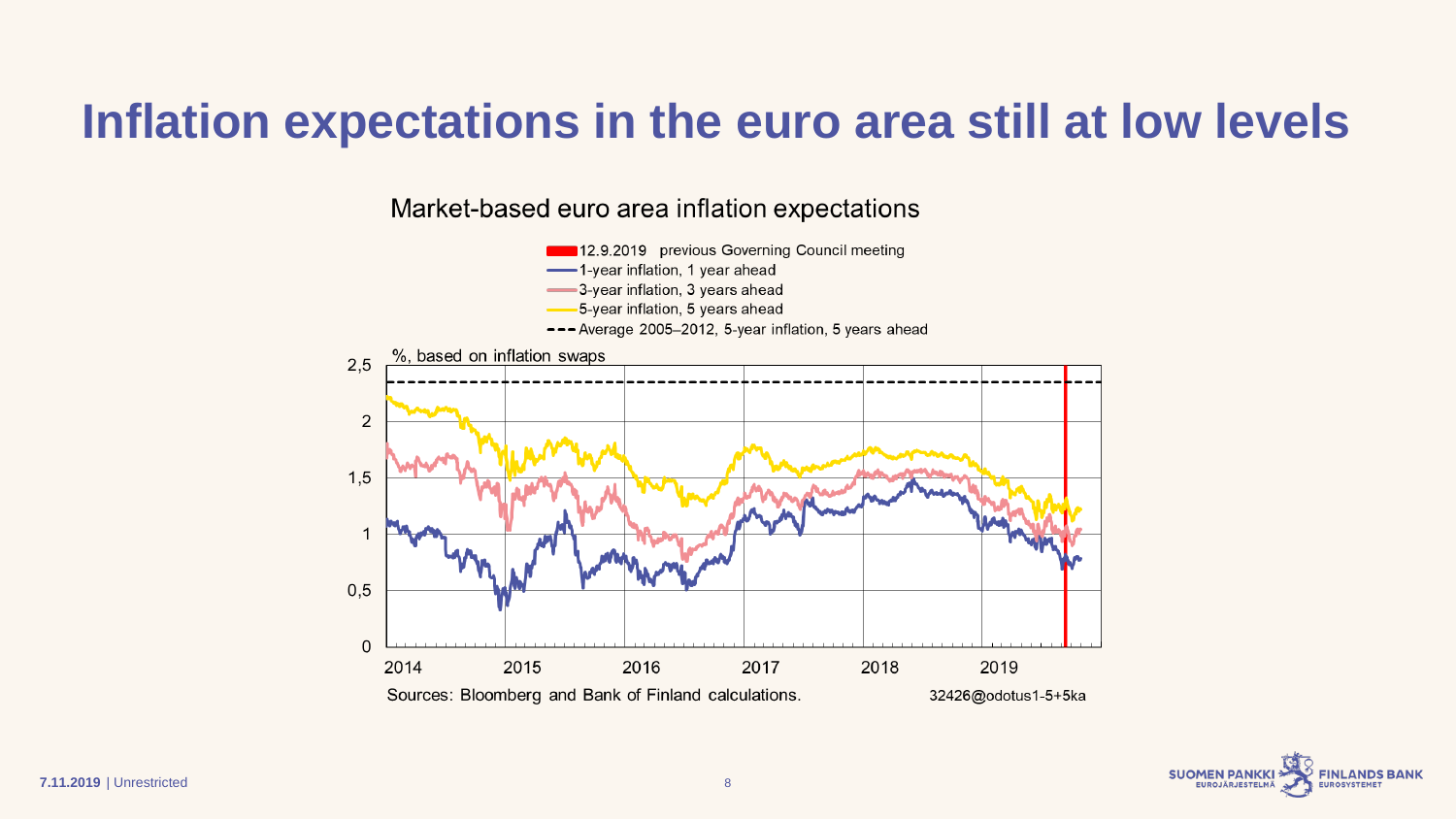# **Consequently, the ECB maintains a very accommodative monetary policy stance**

### **Governing Council's decisions of September 2019 concerning key ECB interest rates**

- The deposit facility rate was lowered from -0.40% to -0.50%.
- The Governing Council now expects the key ECB interest rates to remain at their present or lower levels until the inflation outlook has robustly converged to a level sufficiently close to, but below, 2% within the projection horizon and such convergence has been consistently reflected in underlying inflation dynamics.

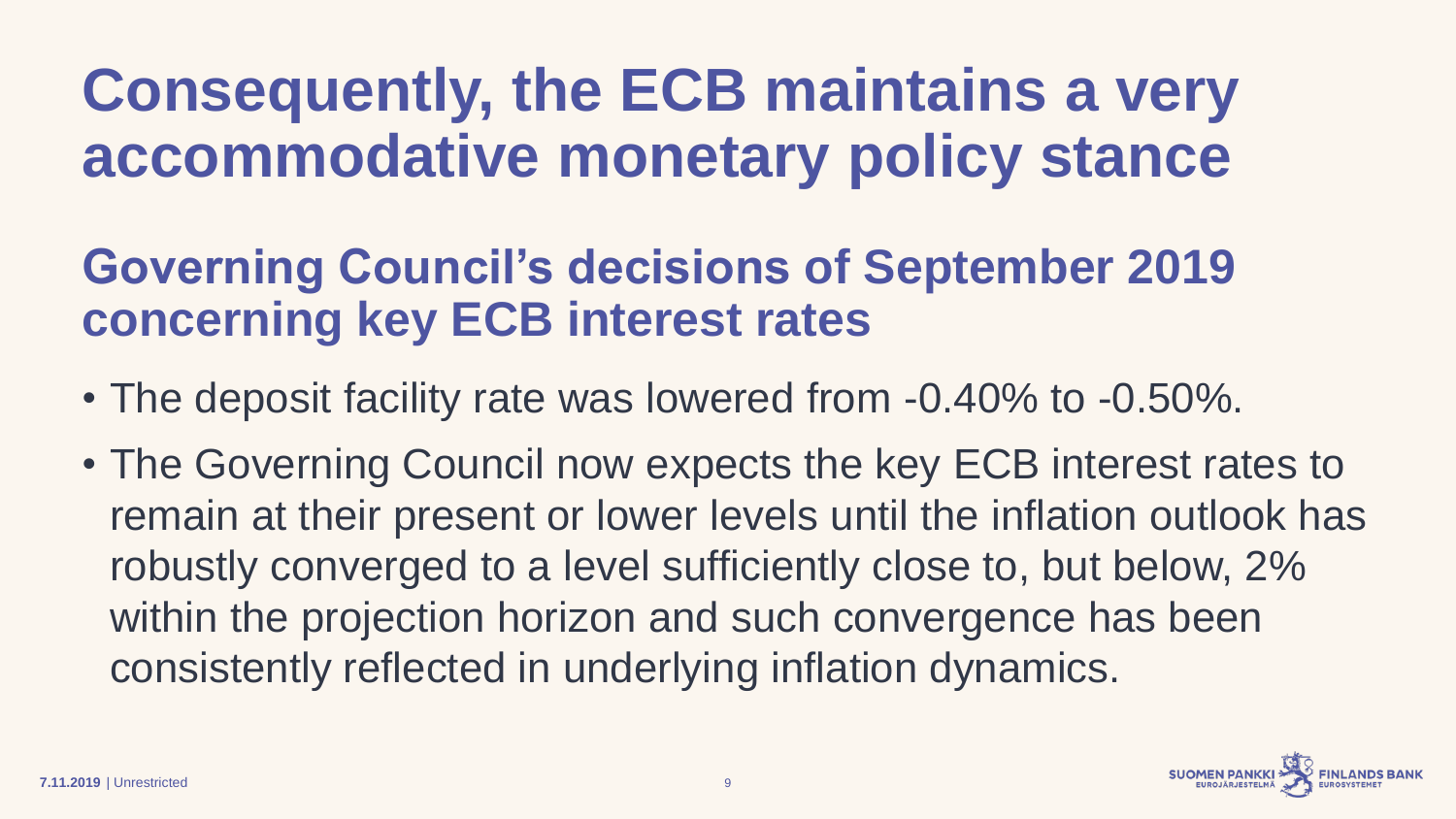# **Governing Council's September decisions concerning the asset purchase programme (APP)**

- The Governing Council will restart net purchases under the APP at a monthly pace of EUR 20 billion as from 1 November 2019.
- The purchases are expected to run for as long as necessary to reinforce the accommodative impact of policy rates, and to ease shortly before the Governing Council starts raising the policy rates.
- As previously announced, the Governing Council intends to continue reinvesting, in full, the principal payments from maturing securities purchased under the APP for an extended period of time.

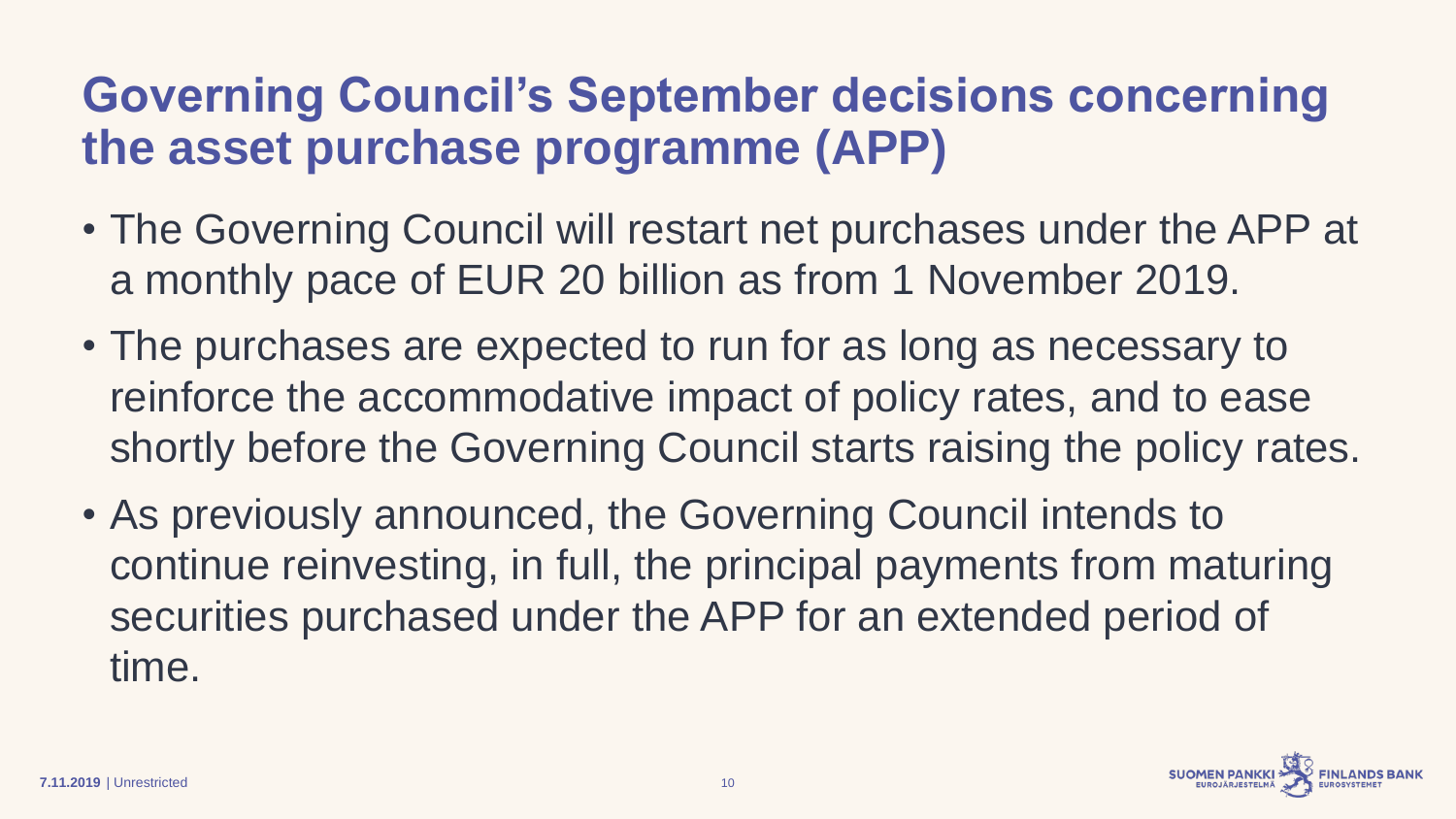# **Financial conditions continue to ease in the euro area**



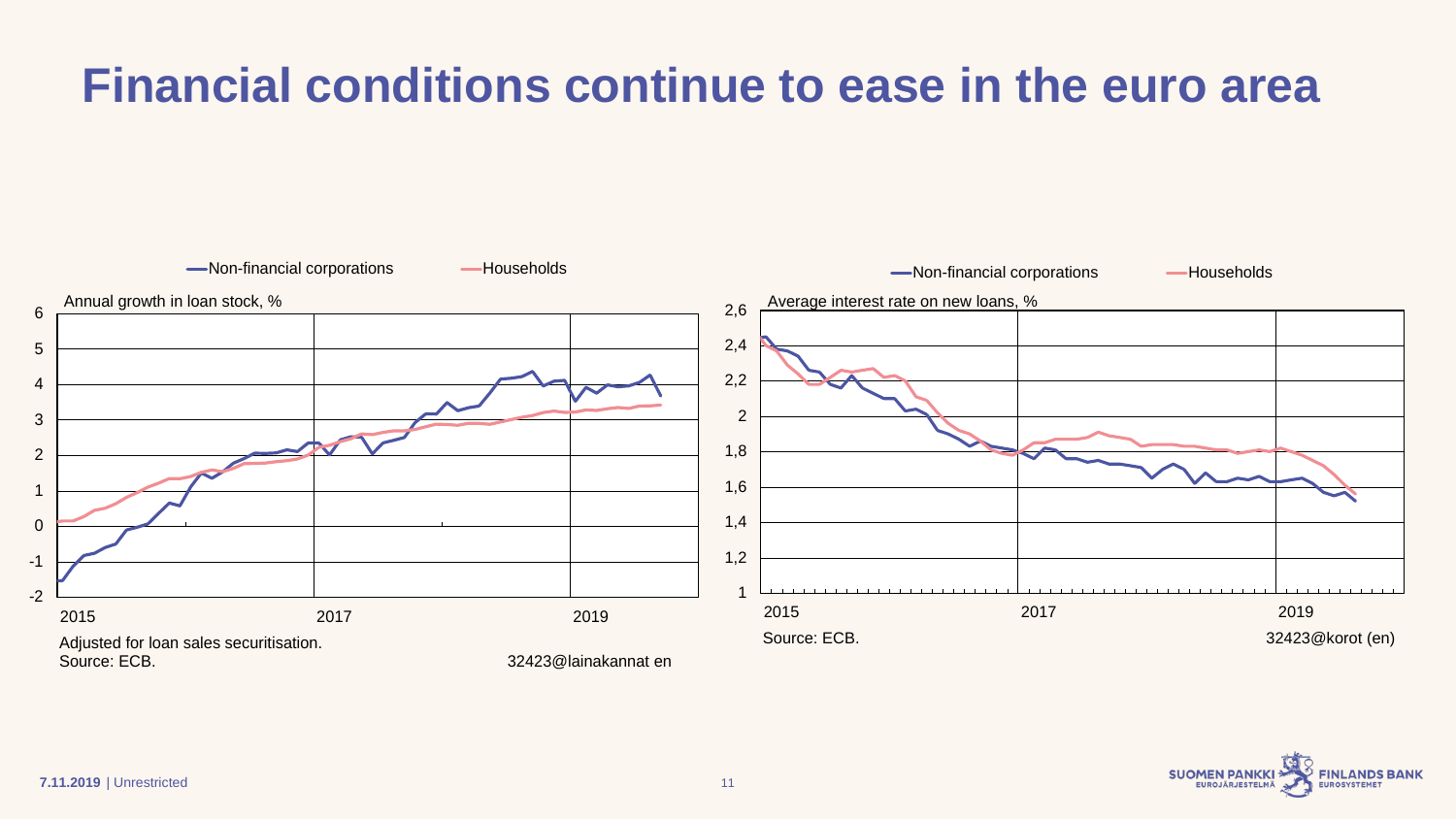### **Monetary and fiscal policies in the current context**

- Fiscal policy has a bigger role to play when monetary policy is constrained by the effective lower bound.
	- If faced with recession, use fiscal policy space, where and when available.
	- Policy coordination is important to have optimal effect.
- New economic landscape and new monetary policy tools call for a strategy review of ECB monetary policy framework.

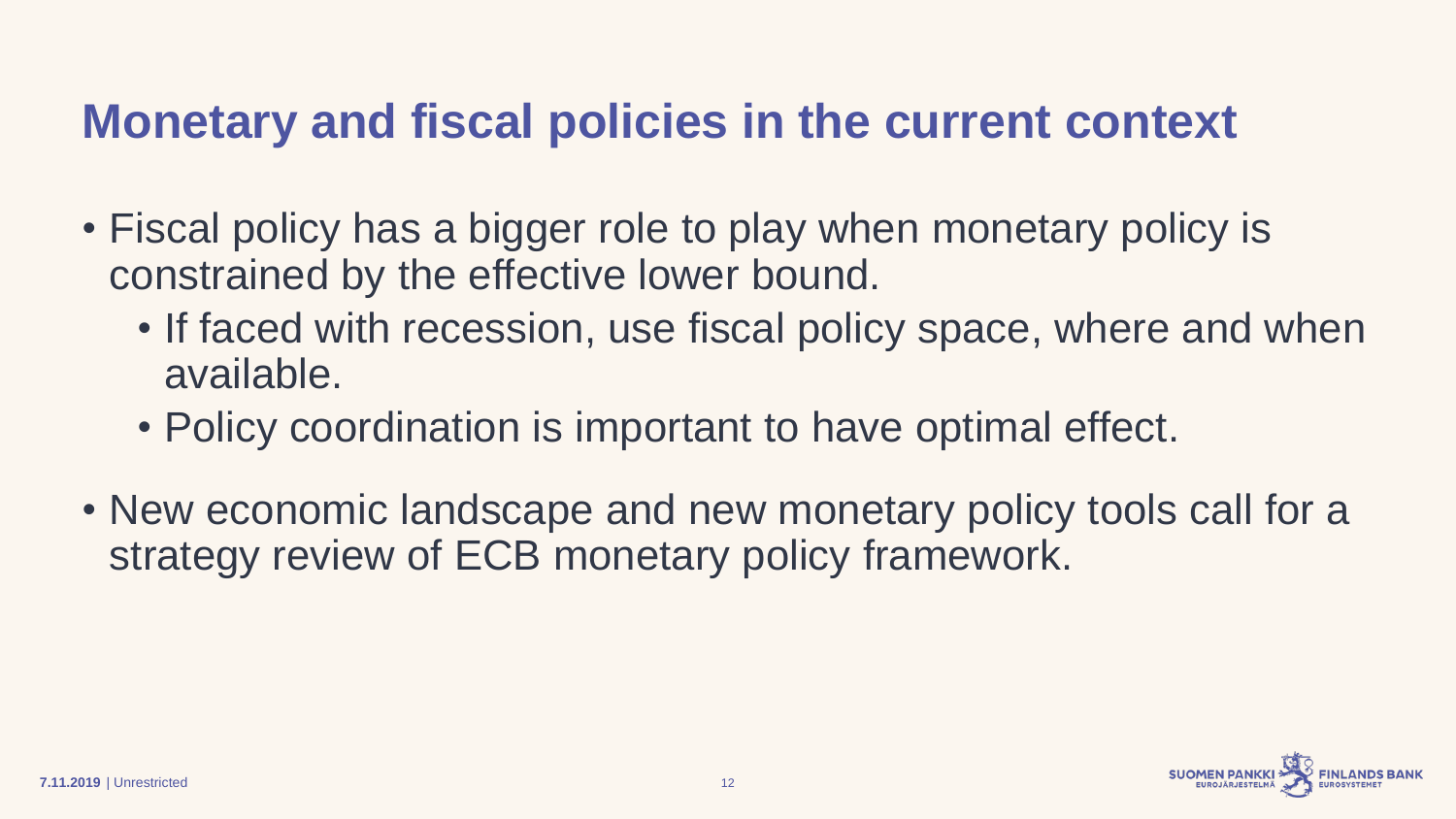# **Intensify the reform of Economic and Monetary Union**

- Complete the Banking Union
- From 'Capital Markets Union' to 'Growth and Investment Union'?
	- Activate retail investors, both SMEs and households
	- Facilitate the European market for green bonds
	- Continue working on a European safe asset
- Make the EMU fiscal rules more counter-cyclical
	- Debt anchor linked to medium-term growth trajectory
	- Expenditure rule to ensure solid implementation

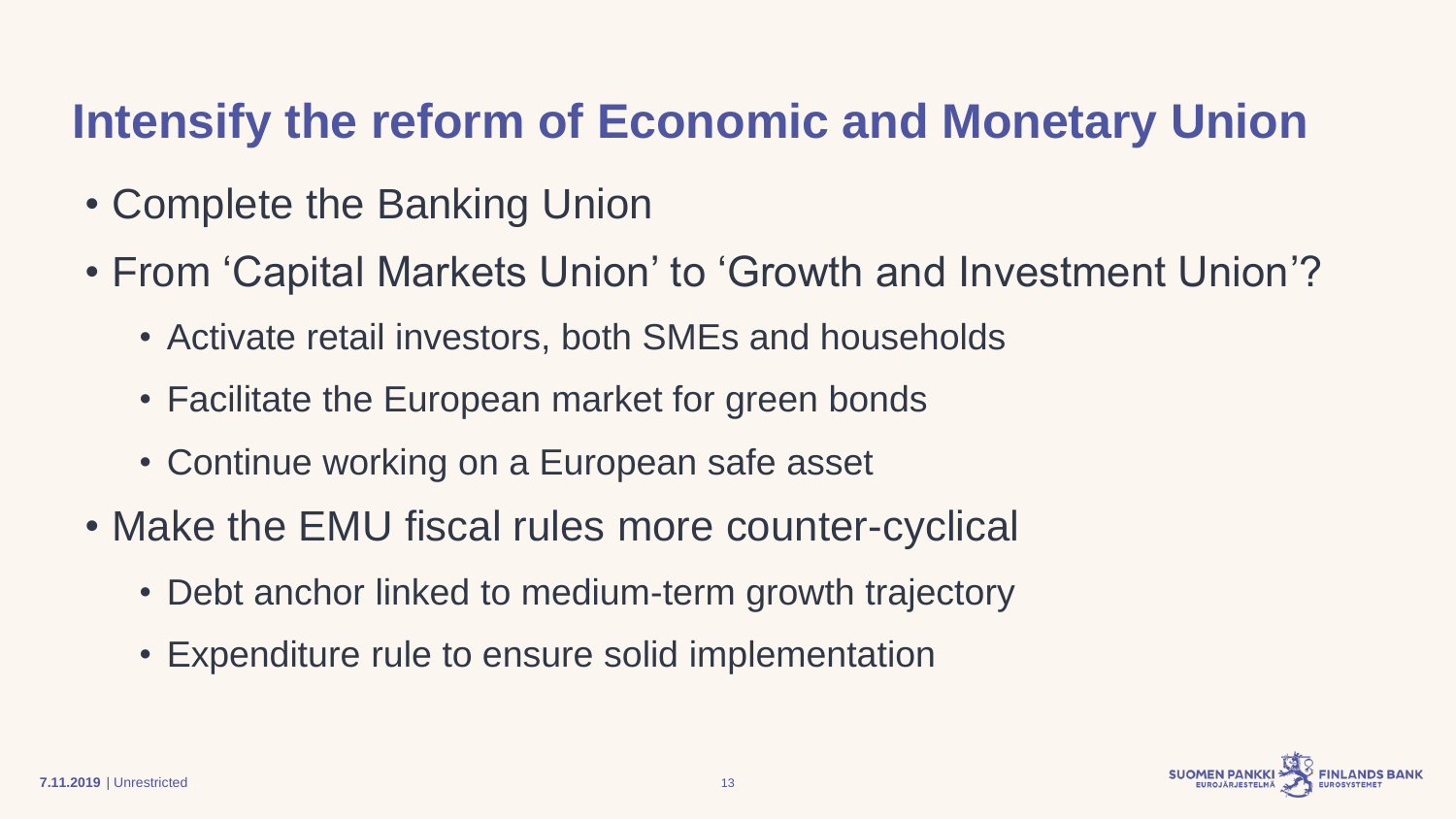# **Summary: the Euro area outlook in the end of 2019**

- Prolonged uncertainty is damaging growth, but no recession (yet).
- Monetary policy remains very accommodative for an extended period of time.
- Need a better policy mix of fiscal and monetary policy.
- A strategy review of monetary policy under consideration.
- Intensify the reform of Eurozone architecture.